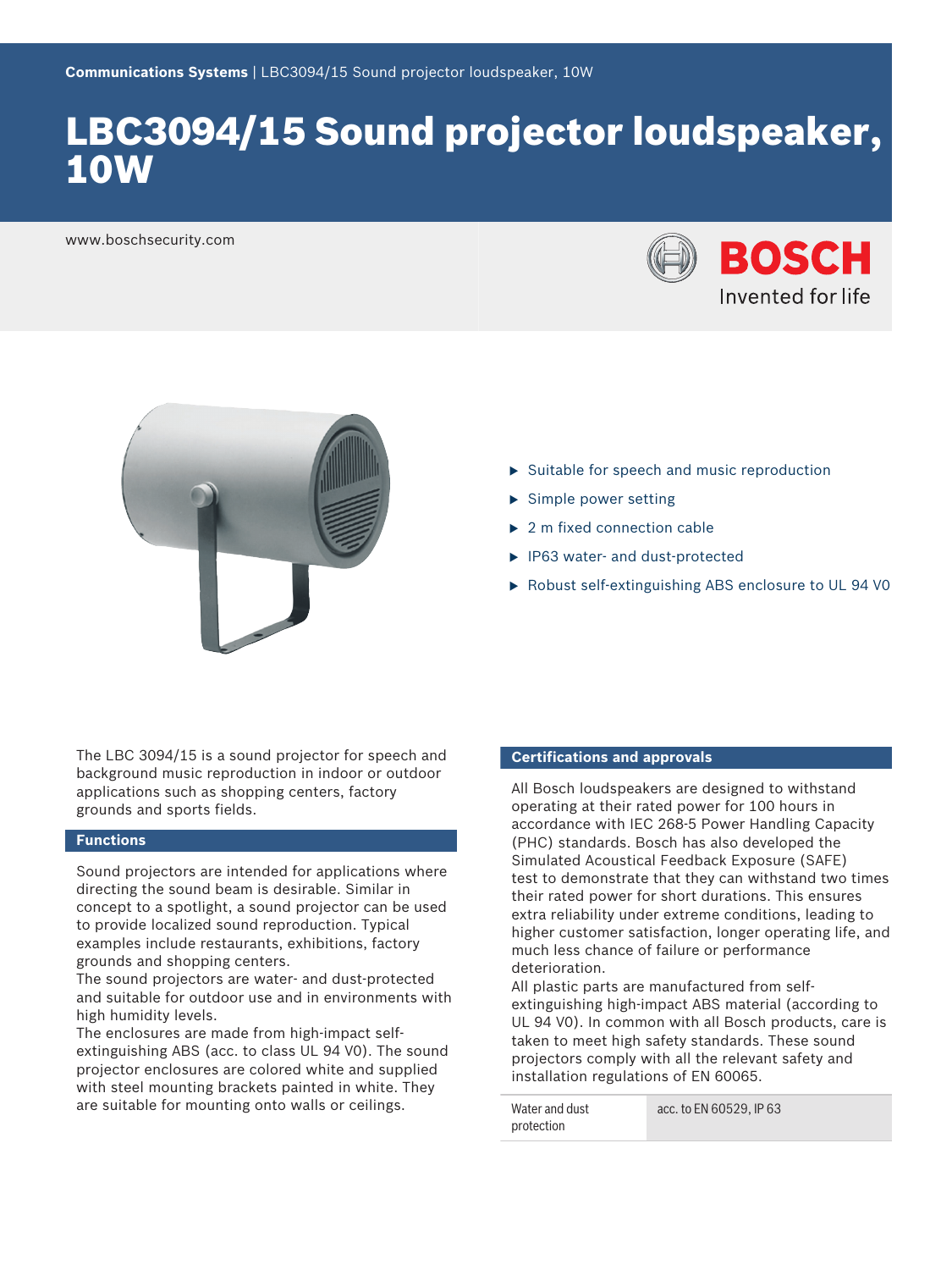| Region | <b>Regulatory compliance/quality marks</b> |                   |
|--------|--------------------------------------------|-------------------|
| Europe | <b>CE</b>                                  |                   |
|        | C.F                                        | DECLIP LBC3094 15 |

#### **Installation/configuration notes**

All units are supplied with a color-coded four-core  $(4 \times 0.5 \text{ mm}^2/20 \text{ AWG})$  connecting cable with each color connected to a different primary tap on the 100 V matching transformer. This allows nominal fullpower, half-power or quarter-power radiation to be selected (in 3 dB steps).



*Dimensions in mm (in)*



*Circuit diagram*



*Frequency response*



*Polar diagram (measured with pink noise)*



| $-1000$ $-0.2000$                        | $-4000$ $-8000$ |  |  |
|------------------------------------------|-----------------|--|--|
| Polar diagram (measured with pink noise) |                 |  |  |

Octave band sensitivity\*

|         | Octave SPL<br>1W/1m | Total octave<br><b>SPL</b><br>1W/1m | Total octave<br><b>SPL</b><br>Pmax/1m |
|---------|---------------------|-------------------------------------|---------------------------------------|
| 125 Hz  | 84.7                |                                     | $\overline{\phantom{m}}$              |
| 250 Hz  | 88.4                | ۰                                   | $\overline{a}$                        |
| 500 Hz  | 85.7                | ۰                                   | ٠                                     |
| 1000 Hz | 94.0                | ٠                                   | $\overline{\phantom{m}}$              |
| 2000 Hz | 91.6                |                                     |                                       |
| 4000 Hz | 88.9                |                                     | $\overline{\phantom{m}}$              |
| 8000 Hz | 84.1                |                                     |                                       |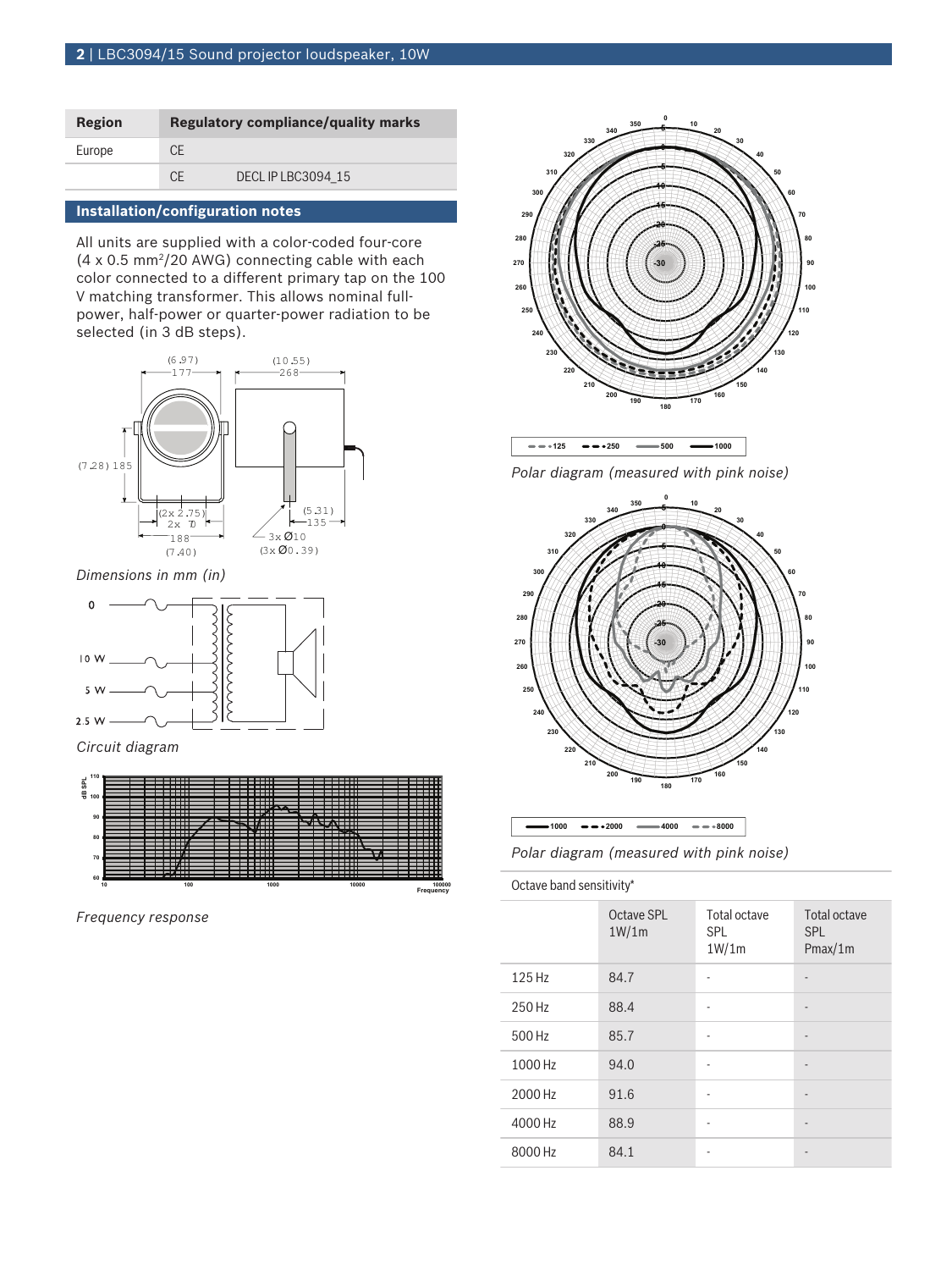| A-weighted   | $\overline{\phantom{a}}$ | 97.1 |
|--------------|--------------------------|------|
| Lin-weighted | $\overline{\phantom{a}}$ | 97.6 |

Octave band opening angles

|         | Horizontal | Vertical |  |
|---------|------------|----------|--|
| 125 Hz  | 360        | 360      |  |
| 250 Hz  | 360        | 360      |  |
| 500 Hz  | 360        | 360      |  |
| 1000 Hz | 152        | 152      |  |
| 2000 Hz | 106        | 106      |  |
| 4000 Hz | 60         | 60       |  |
| 8000 Hz | 38         | 38       |  |

*Acoustical performance specified per octave \** (all measurements are done with a pink noise signal, the values are in dBSPL).

# **Parts included**

| <b>Quantity</b> | <b>Component</b>            |
|-----------------|-----------------------------|
|                 | LBC 3094/15 Sound Projector |

# **Technical specifications**

## **Electrical\***

| Maximum power                                        | 15W                                                                                 |
|------------------------------------------------------|-------------------------------------------------------------------------------------|
| Rated power (PHC)                                    | 10W                                                                                 |
| Power tapping                                        | 10/5/2.5W                                                                           |
| Sound pressure level<br>at $10 W / 1 W (1 kHz, 1 m)$ | 104 dB / 94 dB (SPL)                                                                |
| Effective frequency range<br>$(-10 dB)$              | 140 Hz to 10 kHz                                                                    |
| Opening angle<br>at 1 kHz / 4 kHz (-6 dB)            | $152^{\circ}/60^{\circ}$                                                            |
| Rated input voltage                                  | 100V                                                                                |
| Rated impedance                                      | 1000 ohm                                                                            |
| <b>Electrical connection</b>                         | 2 m (78.74 in) 4-core fixed cable<br>$(4 \times 0.5 \text{ mm}^2 / 20 \text{ AWG})$ |

\* Technical performance data acc. to IEC 60268‑5

# **Mechanical**

| Dimensions (D x L) | 177 x 268 mm (6.97 x 10.55 in) |
|--------------------|--------------------------------|
| Weight             | $2.2$ kg $(4.8$ lb)            |
| Color              | White (RAL 9010)               |
| Material:          |                                |

| Enclosure | <b>ABS</b> |
|-----------|------------|
| Bracket   | Steel      |

#### **Environmental**

| Operating temperature                | $-25$ °C to $+55$ °C ( $-13$ °F to<br>$+131$ °F) |
|--------------------------------------|--------------------------------------------------|
| Storage and transport<br>temperature | $-40$ °C to +70 °C (-40 °F to<br>$+158$ °F)      |
| Relative humidity                    | <95%                                             |
|                                      |                                                  |